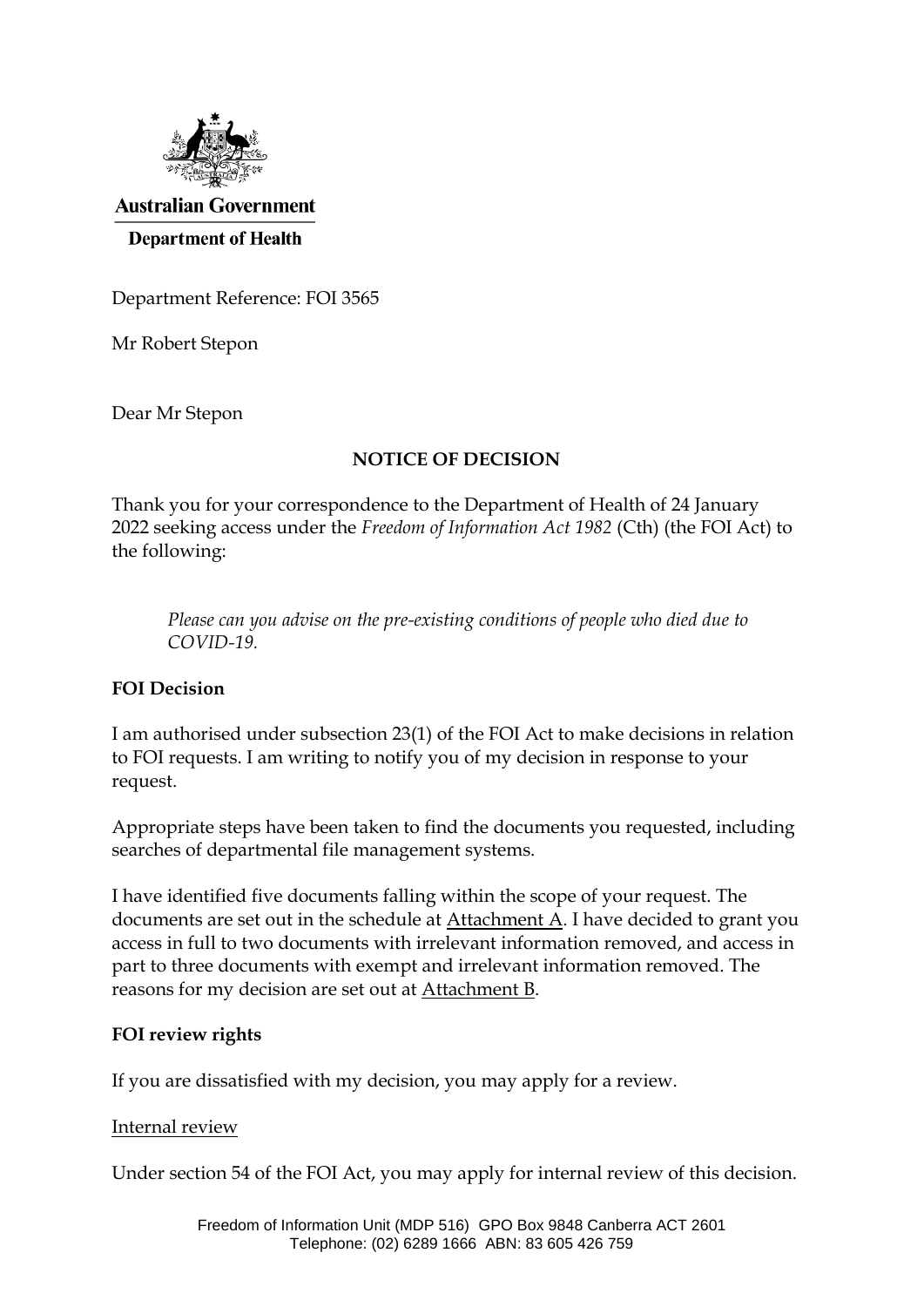In accordance with section 54B of the FOI Act, an application for internal review must be made in writing within 30 days after the day you are notified of this decision (or such further period as the department allows). To assist in the internal review process, please provide reasons you consider the review of my decision is necessary.

The internal review will be carried out by another officer of this department within 30 days of receipt of your application.

An application for an internal review should be addressed to:

| Email: | FOI@health.gov.au    |
|--------|----------------------|
| Mail:  | FOI Unit (MDP 516)   |
|        | Department of Health |
|        | GPO Box 9848         |
|        | CANBERRA ACT 2601    |

Information Commissioner review

Alternatively, under section 54L of the FOI Act, you may apply to the Office of the Australian Information Commissioner (OAIC) for review of my decision by the Information Commissioner (IC).

In accordance with subsection 54S(1) of the FOI Act, an IC review application in relation to a decision covered by subsection 54L(2) (access refusal decisions) must be made in writing within 60 days after the day you are notified of this decision (if you do not request an internal review).

More information about IC review is available on the OAIC website at: <https://www.oaic.gov.au/freedom-of-information/reviews/>

The OAIC can be contacted by:

Email: [enquiries@oaic.gov.au](mailto:enquiries@oaic.gov.au) Phone: 1300 363 992

# **Complaints**

If you are dissatisfied with action taken by the department, you may also make a complaint.

# Complaint to the department

Complaints to the department are covered by the department's privacy policy. A form for lodging a complaint directly to the department is available on the department's website: <https://www.health.gov.au/about-us/contact-us/complaints>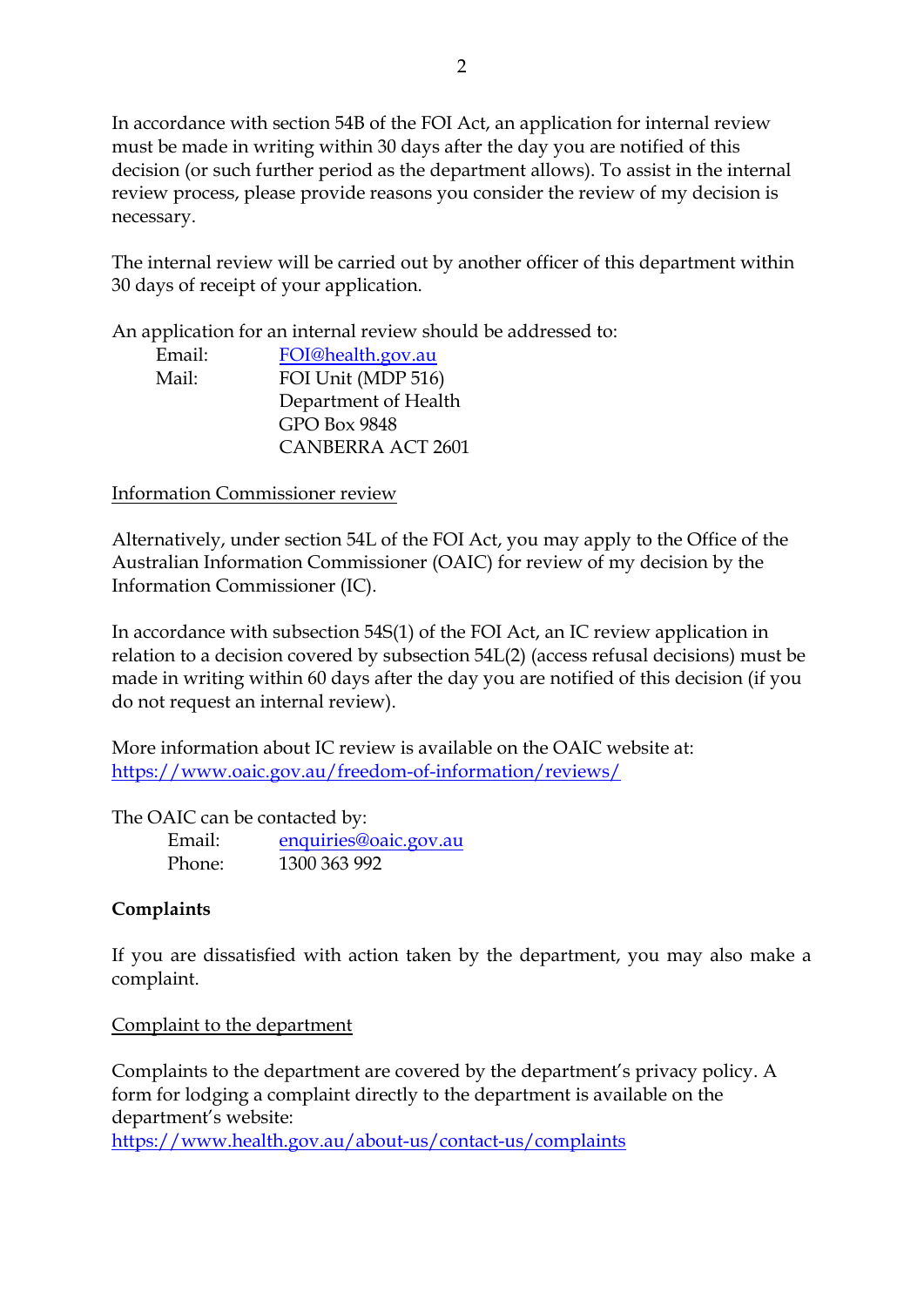#### Complaint to the IC

Information about making a complaint to the IC about action taken by the department is available on the OAIC website: [https://www.oaic.gov.au/freedom-of-information/reviews-and-complaints/make](https://www.oaic.gov.au/freedom-of-information/reviews-and-complaints/make-an-foi-complaint/)[an-foi-complaint/](https://www.oaic.gov.au/freedom-of-information/reviews-and-complaints/make-an-foi-complaint/)

# **Relevant provisions of the FOI Act**

The FOI Act, including the provisions referred to in decision accompanying this letter, can be accessed from the Federal Register of Legislation website: <https://www.legislation.gov.au/Details/C2021C00382>

# **Publication**

You should be aware that where I have decided to release documents to you, the department may also publish the released material on its Disclosure Log. The department will however, not publish information (such as personal or business information) where it would be unreasonable to do so.

For your reference the department's Disclosure Log can be found at: <https://www.health.gov.au/resources/foi-disclosure-log>

#### **Additional Information – interpretation of comorbidity information from the National Interoperable Notifiable Diseases Surveillance System**

The National Interoperable Notifiable Diseases Surveillance System (NINDSS) has implemented fields to capture data on the comorbidities of COVID-19 cases.

Most jurisdictions are collecting these data and are in the process of modifying their systems to be able to report these data to the NINDSS, however at this stage, data completeness for these fields are not considered nationally representative and therefore caution is urged when interpreting information extracted from the NINDSS.

Additional, more detailed information regarding deaths associated with COVID-19 (including pre-existing conditions and co-morbidities) is available from other sources, including the Australian Bureau of Statistics *Australian COVID-19 Mortality*  article, accessible online at: [Australian COVID-19 Mortality | Australian Bureau of Statistics](https://www.abs.gov.au/articles/australian-covid-19-mortality)  [\(abs.gov.au\).](https://www.abs.gov.au/articles/australian-covid-19-mortality)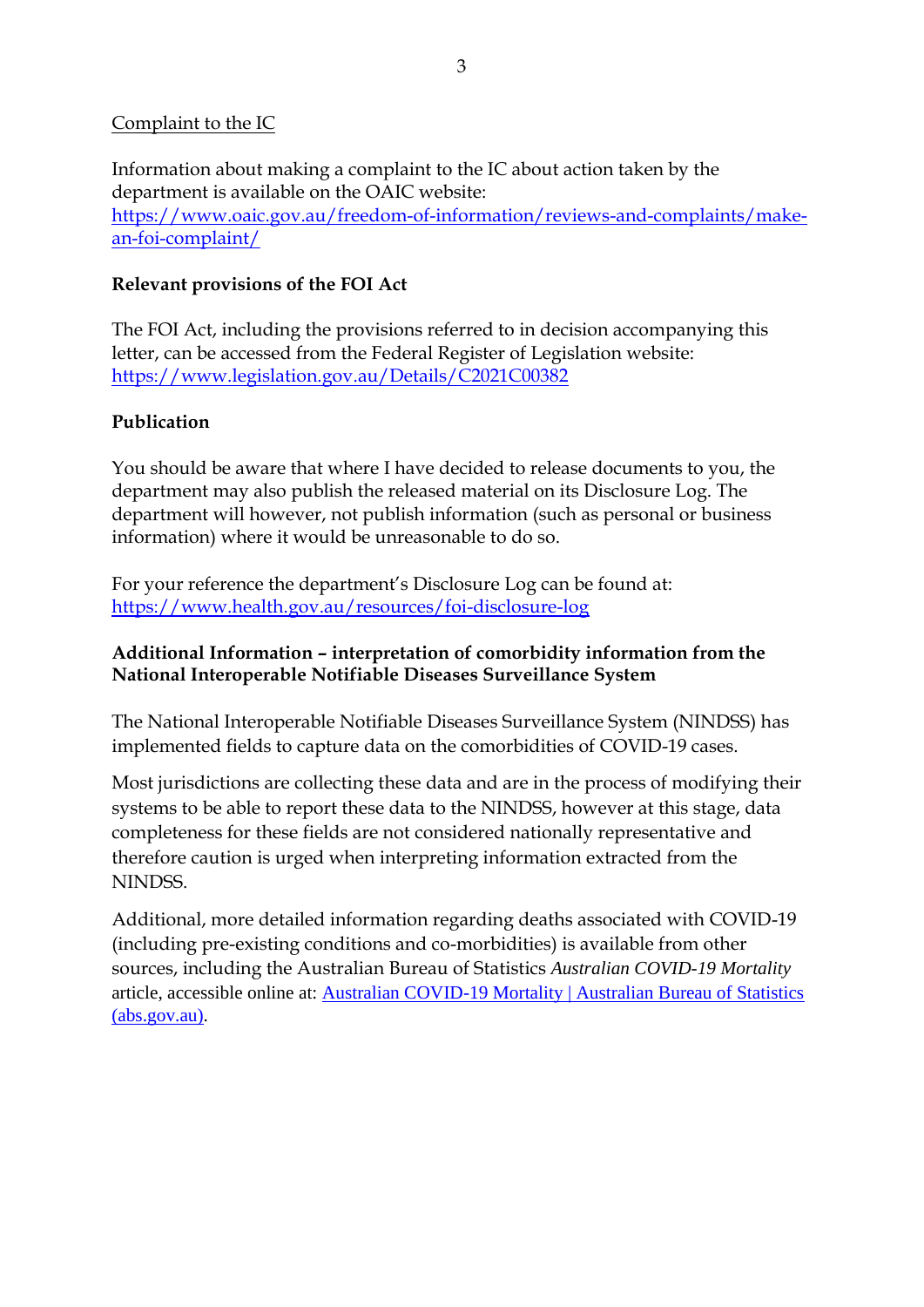# **Contacts**

If you require clarification of any of the matters discussed in this letter you should contact the department's Freedom of Information Unit at [FOI@health.gov.au.](mailto:FOI@health.gov.au)

Yours sincerely

Emily Harper Assistant Secretary Public Health & Surveillance Branch

25 March 2022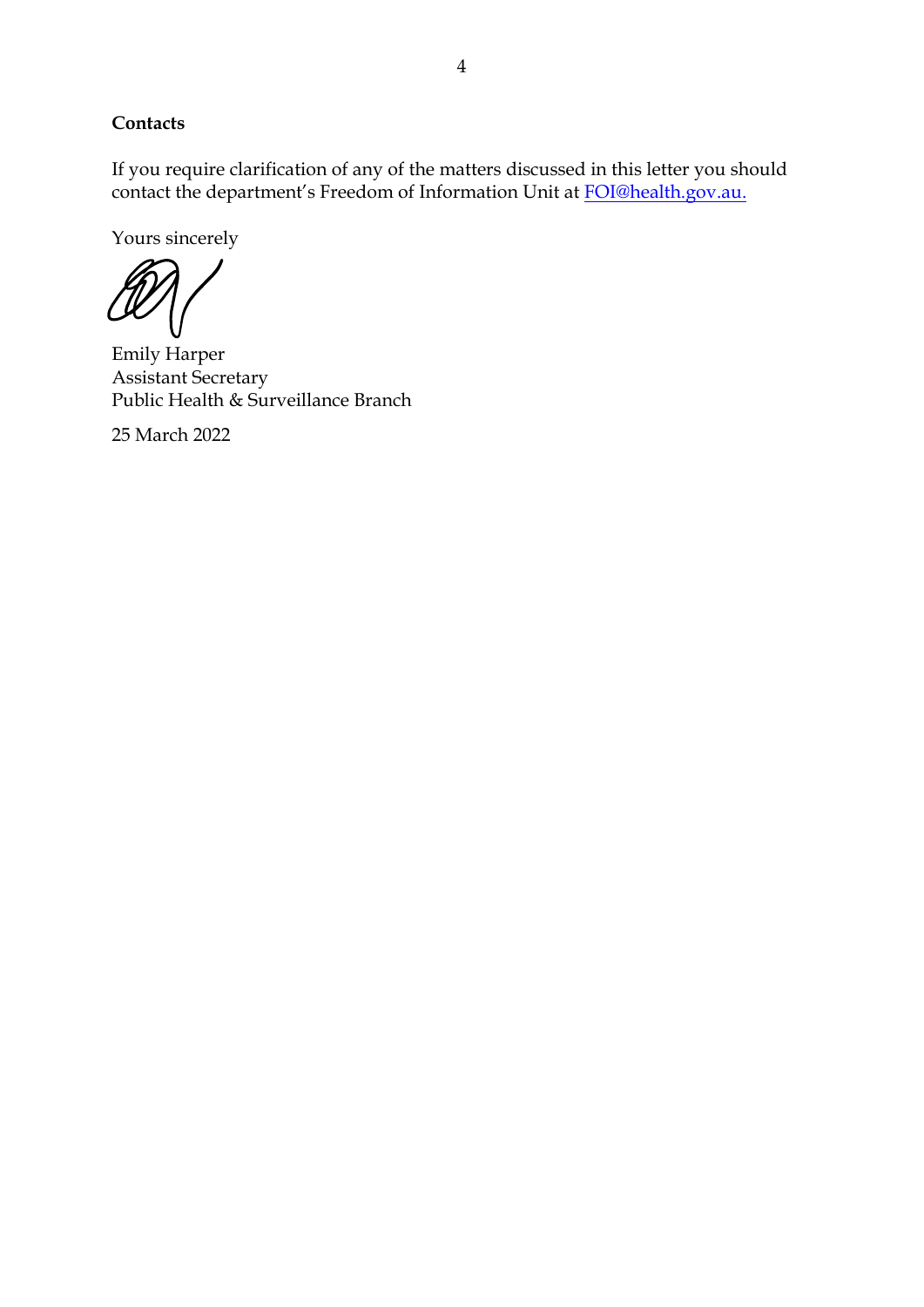# **ATTACHMENT A**

| Document       | Date                   | Pages | Description                                                      | <b>Decision</b>                      | Exemption   |
|----------------|------------------------|-------|------------------------------------------------------------------|--------------------------------------|-------------|
| no.            |                        |       |                                                                  | <sub>on</sub><br>access <sup>1</sup> |             |
| $\mathbf{1}$   | 8<br>November<br>2021  | 8     | Email - Data on<br>COVID-19<br>hospitalisation/ICU and<br>deaths | RI                                   | s22         |
| $\overline{2}$ | 21 January<br>2022     | 3     | Brief - Data on Omicron<br>trends, deaths/ICU<br>hospitalisation | RI                                   | s22         |
| 3              | 23 January<br>2022     | 6     | Brief - Analysis of<br>Omicron cases                             | RE                                   | s47C<br>s22 |
| $\overline{4}$ | 01<br>February<br>2022 | 12    | Brief - COVID-19<br>associated deaths                            | RE                                   | s47C<br>s22 |
| 5              | 02<br>February<br>2022 | 9     | Brief - Analysis of<br>Omicron cases                             | RE                                   | s47C<br>s22 |

#### **SCHEDULE OF DOCUMENTS – FOI 3565**

 $1$  RI = Release with irrelevant information removed, RE = Release with exempt information removed.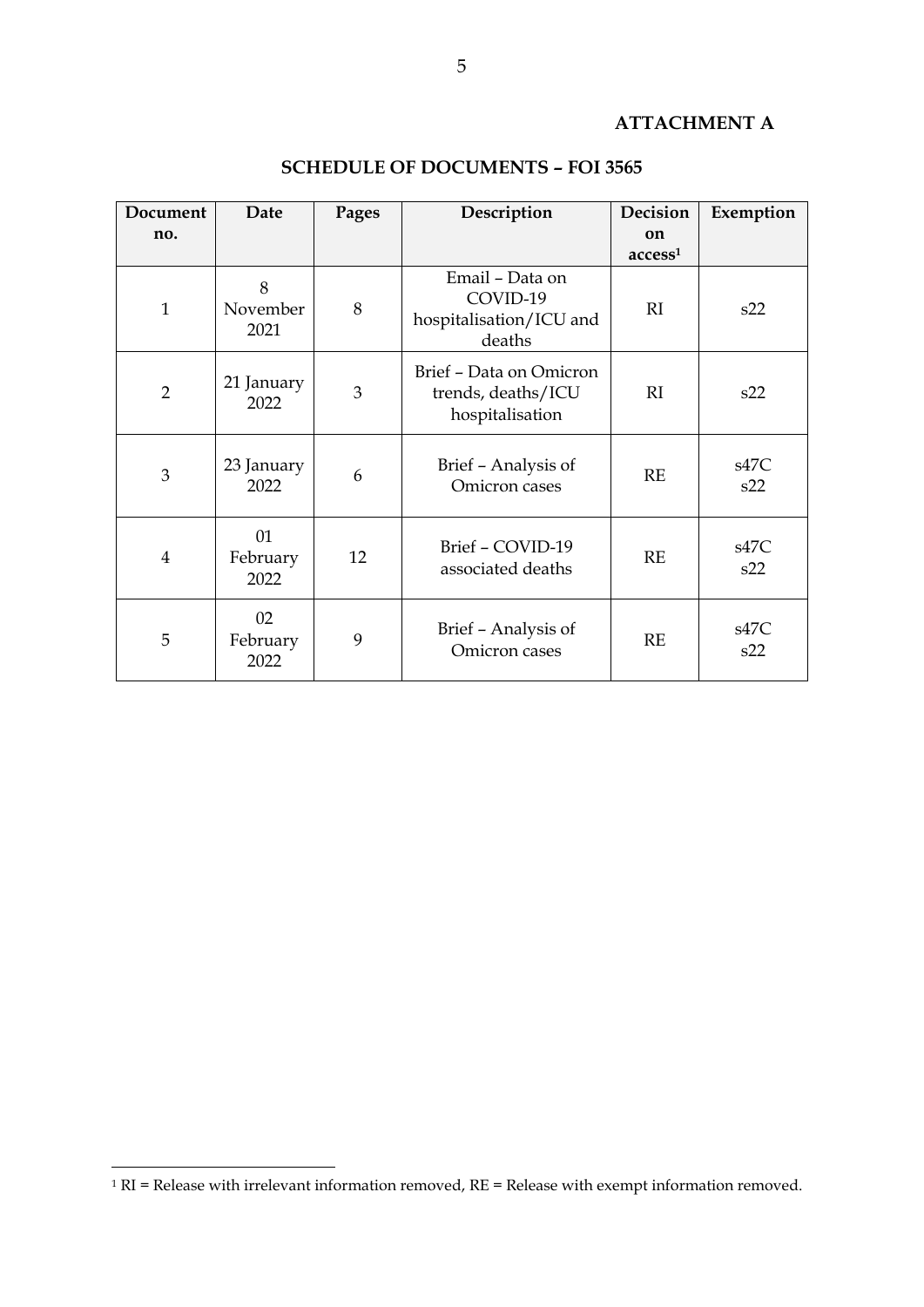# **ATTACHMENT B**

#### **REASONS FOR DECISION – FOI 3565**

#### **Material taken into account**

In making my decision, I had regard to the following:

- the terms of your request
- the content of the documents sought
- advice from departmental officers with responsibility for matters relating to the documents sought
- the relevant provisions of the FOI Act, and
- guidelines issued by the OAIC under section 93A of the FOI Act (the FOI Guidelines).

#### **Finding of facts and reasons for decision**

My findings of fact and reasons for deciding that the sections of the FOI Act identified in the schedule of documents apply to the relevant documents are set out below.

#### **Section 22 – Irrelevant material**

Section 22 of the FOI Act applies to documents containing exempt material (subparagraph  $22(1)(a)(i)$ ) and irrelevant information (subparagraph  $22(1)(a)(ii)$ ) and allows an agency to delete such material from a document.

I have deleted irrelevant information in accordance with the department's redaction policy as communicated to you when your FOI request was acknowledged. Irrelevant material deleted from those documents includes Commonwealth employee names and contact details below Senior Executive Service (SES) level.

I have also deleted exempt information from the documents. Further information about the exemptions applied is set out below.

#### **Section 47C – Deliberative material**

Subsection 47C(1) of the FOI Act provides that a document is conditionally exempt if it would disclose deliberative matter in the nature of, or relating to, opinion, advice or recommendations obtained, prepared or recorded; or consultation or deliberation that has taken place, in the course of, or for the purposes of, the deliberative processes in the functions of the department.

I have applied subsection 47C(1) of the FOI Act to three documents identified in the Schedule at Attachment A.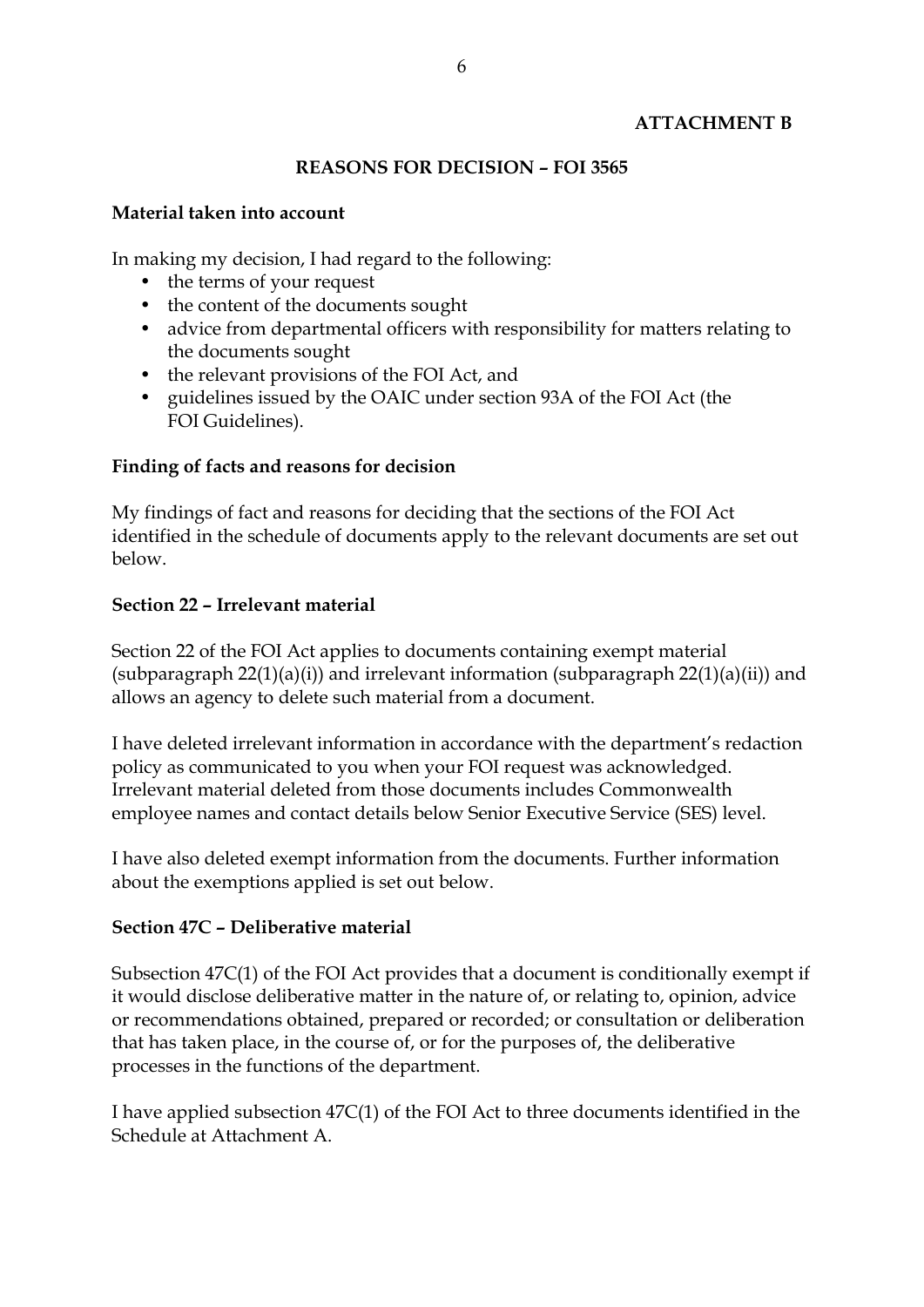*Do the documents contain deliberative matter?*

In the Administrative Appeals Tribunal decision of Wood; Secretary, Department of the Prime Minister & Cabinet and (Freedom of Information) [2015] AATA 945, Forgie DP explained that the words 'opinion', 'advice' and 'recommendation' all involve consideration, followed by the formation of a view either about a certain subject or about a course of action and the subsequent transmission of that view.

The FOI Guidelines provide that a 'deliberative process' involves the exercise of judgement in developing and making a selection from different options. In particular, the Guidelines state at paragraphs 6.58 to 6.59 that:

... The action of deliberating, in common understanding, involves the weighing up or evaluation of the competing arguments or considerations that may have a bearing upon one's course of action. In short, the deliberative processes involved in the functions of an agency are its thinking processes the processes of reflection, for example, upon the wisdom and expediency of a proposal, a particular decision or a course of action.

Paragraph 6.64 of the FOI Guidelines further provides that a deliberative process may include the recording or exchange of opinions, advice and/or recommendations, as well as interim decisions or deliberations. As such, it is my view that three documents identified in the Schedule at Attachment A, contain consultative information and comments relating to draft documents.

This process is consistent with the definition of a deliberative process as described above and under the FOI Act.

# *Public Interest Test*

Subsection 11A(5) of the FOI Act provides that, if a document is conditionally exempt, it must be disclosed unless (in the circumstances) access to the document at that time would, on balance, be contrary to the public interest.

Section 11B of the FOI Act lists the public interest factors favouring access. Of these factors, I consider the following are relevant to your request:

- promote the objects of the FOI Act by providing the Australian community with access to information held by the Commonwealth Government
- inform debate on matters of public importance, and
- enhance the scrutiny of government decision making.

However, I do not consider the above factors outweigh the reasons weighing against disclosure of these documents. I find that disclosure would have a substantial adverse effect on the proper and efficient conduct of the operations of the agency.